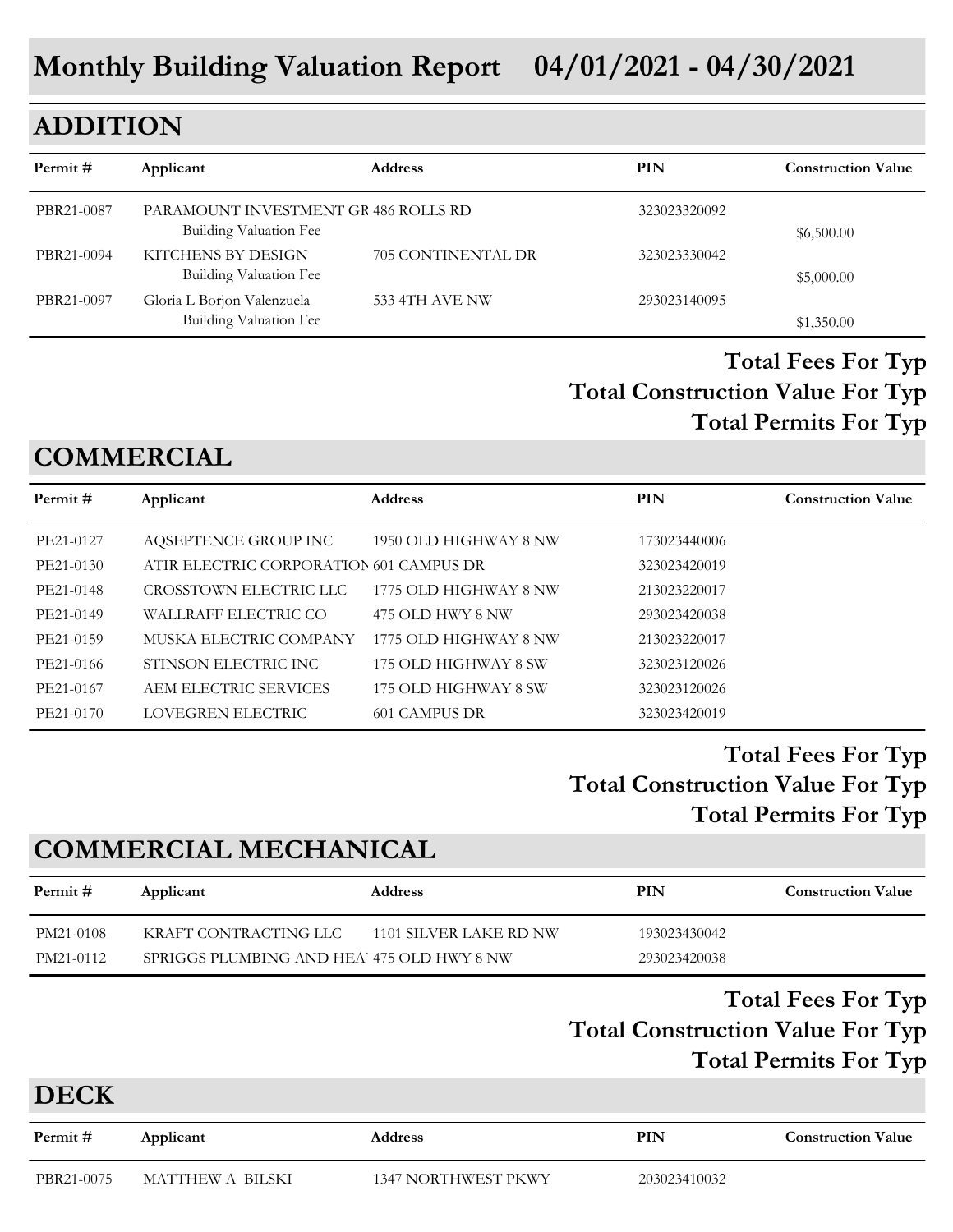|            | <b>Building Valuation Fee</b>                                              |                     |              | \$10,239.00 |
|------------|----------------------------------------------------------------------------|---------------------|--------------|-------------|
| PBR21-0085 | SAMUEL NICHOLAS DALTON<br>Building Valuation Fee                           | 1994 MOUNDS AVE     | 183023410025 | \$4,000.00  |
| PBR21-0089 | RANDALL J REIN<br>Building Valuation Fee                                   | 575 2ND AVE NW      | 293023140122 | \$5,000.00  |
| PBR21-0090 | MICHAEL R LUETH<br>Building Valuation Fee                                  | 1926 SERENDIPITY CT | 183023330018 | \$7,580.00  |
| PBR21-0091 | MERICK CONSTRUCTION, LLC 1130 BENT TREE HILLS DR<br>Building Valuation Fee |                     | 193023330004 | \$40,000.00 |

## **DRAIN TILE**

| Permit #  | Applicant                                 | <b>Address</b> | PIN          | <b>Construction Value</b> |
|-----------|-------------------------------------------|----------------|--------------|---------------------------|
| PB21-0105 | JESSE TREBIL FOUNDATION SY 124 WINDSOR LN |                | 313023120043 |                           |
|           | Building Valuation Fee                    |                |              | \$3,761.00                |

#### **Total Construction Value For Typ Total Fees For Typ Total Permits For Typ**

# **EGRESS**

| Permit #   | Applicant                                          | <b>Address</b>       | PIN          | <b>Construction Value</b> |
|------------|----------------------------------------------------|----------------------|--------------|---------------------------|
| PBR21-0029 | EGRESS WINDOW GUY<br>Building Valuation Fee        | 67 13TH AVE SW       | 323023220069 | \$3,158.75                |
| PBR21-0059 | <b>EGRESS WINDOW GUY</b><br>Building Valuation Fee | 471 ROLLS RD         | 323023320068 | \$3,135.00                |
| PBR21-0060 | ROBERT MONSON<br>Building Valuation Fee            | 1411 COUNTY ROAD H W | 173023220014 | \$800.00                  |

## **Total Construction Value For Typ Total Fees For Typ Total Permits For Typ**

## **FIRE SPRINKLER**

| Permit #  | Applicant                     | <b>Address</b>       | PIN          | <b>Construction Value</b> |
|-----------|-------------------------------|----------------------|--------------|---------------------------|
| PF21-0022 | <b>ESCAPE FIRE PROTECTION</b> | 475 OLD HIGHWAY 8 NW | 293023420004 |                           |
| PF21-0025 | SUNRISE FIRE PROTECTION       | 575 OLD HIGHWAY 8 NW | 293023130026 |                           |
| PF21-0026 | <b>ESCAPE FIRE PROTECTION</b> | 475 OLD HIGHWAY 8 NW | 293023420004 |                           |

**Total Construction Value For Typ Total Fees For Typ Total Permits For Typ**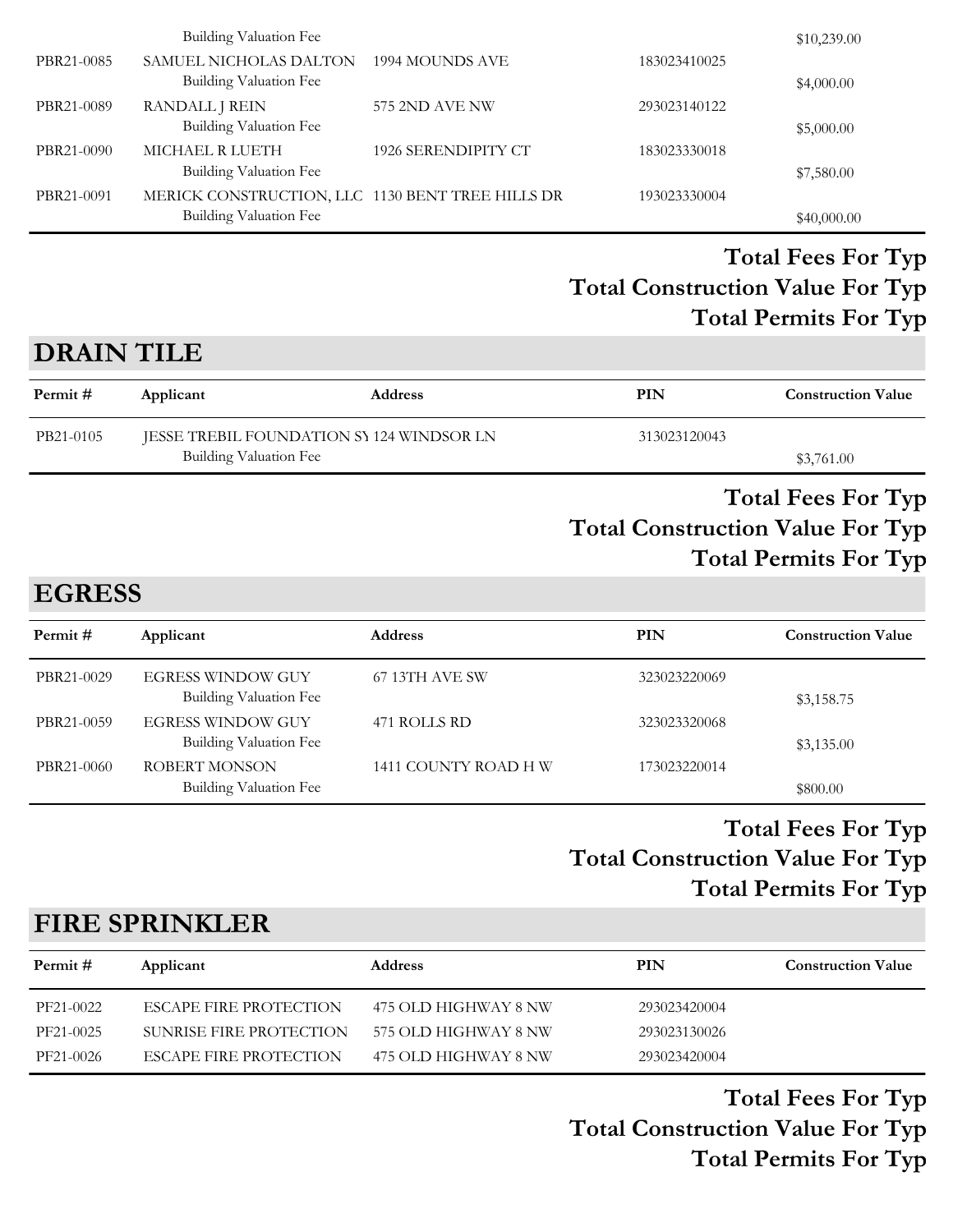# **MECHANICAL**

| Permit#   | Applicant                                     | Address           | <b>PIN</b>   | <b>Construction Value</b> |
|-----------|-----------------------------------------------|-------------------|--------------|---------------------------|
| PM21-0105 | STANDARD HTG & A/C CO                         | 1512 15TH TER NW  | 203023230029 |                           |
| PM21-0106 | PROFESSIONAL MECHANICAL 2417 PLEASANT VIEW DR |                   | 183023230042 |                           |
| PM21-0107 | STANDARD HTG & A/C CO                         | 2710 LINDSEY CT   | 193023340073 |                           |
| PM21-0109 | MARSH HEATING AND AC                          | 951 11TH AVE NW   | 293023210027 |                           |
| PM21-0110 | LITTLE IGLOO HVAC INC                         | 115 MORRIS ST NW  | 1463M15900   |                           |
| PM21-0111 | LITTLE IGLOO HVAC INC                         | 117 MORRIS ST NW  | 1463M08975   |                           |
| PM21-0113 | METRO GAS INSTALLERS                          | 1243 KARI LN      | 203023320033 |                           |
| PM21-0114 | STANDARD HTG & A/C CO                         | 1301 BRIGHTON SQ  | 193023420151 |                           |
| PM21-0115 | STANDARD HTG & A/C CO                         | 2430 LONG LAKE RD | 183023110094 |                           |
| PM21-0116 | ROYALTON HEATING                              | 1920 INCA LN      | 303023410018 |                           |
| PM21-0117 | <b>ROYALTON HEATING</b>                       | 65 15TH AVE SW    | 323023220033 |                           |
| PM21-0118 | AIR EXPRESS INC                               | 550 14TH ST NW    | 203023130041 |                           |
| PM21-0120 | Gloria L Borjon Valenzuela                    | 533 4TH AVE NW    | 293023140095 |                           |
| PM21-0121 | BONFE'S PLUMBING, HEATING 811 23RD AVE NW     |                   | 303023120016 |                           |
| PM21-0122 | SABRE PLUMBING AND HEATII 677 VILLAGE DR      |                   | 293023130209 |                           |
| PM21-0123 | SABRE PLUMBING AND HEATII 689 VILLAGE DR      |                   | 293023130206 |                           |
| PM21-0124 | SABRE PLUMBING AND HEATII 699 VILLAGE DR      |                   | 293023130204 |                           |
| PM21-0125 | SABRE PLUMBING AND HEATII 685 VILLAGE DR      |                   | 293023130207 |                           |
| PM21-0126 | SABRE PLUMBING AND HEATI 695 VILLAGE DR       |                   | 293023130205 |                           |
| PM21-0127 | SABRE PLUMBING AND HEATI 681 VILLAGE DR       |                   | 293023130208 |                           |
| PM21-0128 | SHERRY LW SEEFELD                             | 119 30TH AVE NW   | 303023330064 |                           |
| PM21-0129 | THE FIREPLACE GUYS                            | 1122 27TH AVE NW  | 193023340034 |                           |
| PM21-0130 | APOLLO HTG / AFFORDABLE (13 13TH AVE SW       |                   | 323023220064 |                           |
| PM21-0131 | METRO HEATING & COOLING 56 16TH AVE SW        |                   | 313023110010 |                           |
| PM21-0132 | HOFFMAN REFRIGERATION AI 390 2ND AVE SE       |                   | 333023230079 |                           |
| PM21-0133 | HOME ENERGY CENTER                            | 355 1ST AVE SE    | 333023230082 |                           |
| PM21-0134 | <b>CENTERPOINT ENERGY</b>                     | 321 WYNDHAM CIR E | 303023310039 |                           |
| PM21-0135 | LIBERTY COMFORT SYSTEMS II 806 12TH AVE NW    |                   | 293023210041 |                           |
| PM21-0136 | PROFESSIONAL MECHANICAL 1117 PECKS WOODS DR   |                   | 193023330067 |                           |
| PM21-0137 | <b>ACTION HEATING &amp; A/C</b>               | 1550 19TH TER NW  | 173023330003 |                           |
| PM21-0138 | NORTHERN HEATING & AC                         | 2320 TIOGA CT     | 303023420090 |                           |
| PM21-0139 | APOLLO HTG / AFFORDABLE (511 RIVIERA DR       |                   | 323023310073 |                           |
| PM21-0140 | HOME ENERGY CENTER                            | 2682 17TH TER NW  | 193023210012 |                           |
| PM21-0141 | STANDARD HTG & A/C CO                         | 1845 TIOGA BLVD   | 303023410080 |                           |
| PM21-0142 | STANDARD HTG & A/C CO                         | 2808 LINDEN DR    | 193023340040 |                           |
| PM21-0143 | BLUE OX HEATING & AIR LLC                     | 3275 STINSON CT   | 303023230010 |                           |
| PM21-0144 | MARSH HEATING AND AC                          | 1935 HAINES AVE   | 313023110045 |                           |

**Total Construction Value For Typ Total Fees For Typ Total Permits For Typ**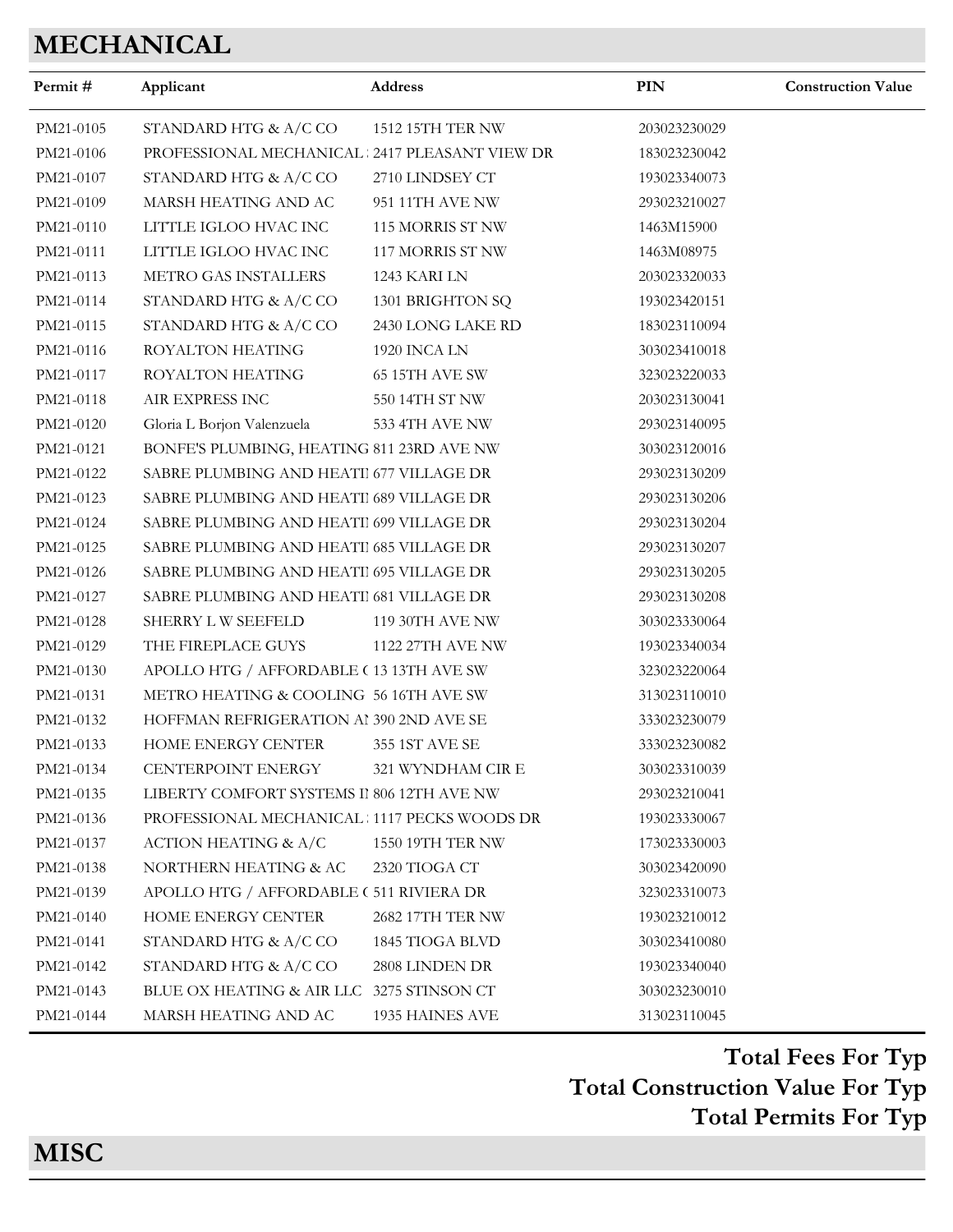| Permit#    | Applicant                                       | <b>Address</b>        | PIN          | <b>Construction Value</b> |
|------------|-------------------------------------------------|-----------------------|--------------|---------------------------|
| PBR21-0016 | <b>EDMUND ANDERSON</b>                          | <b>684 2ND AVE NW</b> | 293023140015 |                           |
|            | Building Valuation Fee                          |                       |              | \$1,500.00                |
| PBR21-0017 | JAMES RAYMOND GREEN III                         | 1932 CEDAR DR         | 183023110057 |                           |
|            | Building Valuation Fee                          |                       |              | \$1.00                    |
| PBR21-0071 | JESSE TREBIL FOUNDATION SY 202 1ST AVE SE       |                       | 333023230095 |                           |
|            | Building Valuation Fee                          |                       |              | \$2,800.00                |
| PBR21-0072 | VALENTO CONTRACTING INC 1944 9TH ST NW          |                       | 303023110046 |                           |
|            | Building Valuation Fee                          |                       |              | \$30,000.00               |
| PBR21-0074 | <b>GREAT LAKES WINDOW SIDIN 481 10TH AVE NW</b> |                       | 293023310016 |                           |
|            | Building Valuation Fee                          |                       |              | \$5,000.00                |
| PBR21-0083 | NORTHERN LIGHTS CONSTRU(117 MORRIS ST NW        |                       | 1463M08975   |                           |
| PBR21-0084 | NORTHERN LIGHTS CONSTRU(115 MORRIS ST NW        |                       | 1463M15900   |                           |
| PBR21-0096 | OMNI HOME SERVICES LLC                          | 1722 18TH AVE NW      | 193023110039 |                           |
|            | Building Valuation Fee                          |                       |              | \$4,500.00                |

# **MISCELLANEOUS**

| Permit#    | Applicant                                                                 | <b>Address</b>       | PIN          | <b>Construction Value</b> |
|------------|---------------------------------------------------------------------------|----------------------|--------------|---------------------------|
| PBR21-0068 | DORAN SPECIAL PROJECTS<br>Building Valuation Fee                          | 475 OLD HWY 8 NW     | 293023420038 | \$100,000.00              |
| PBR21-0076 | DORAN SPECIAL PROJECTS<br>Building Valuation Fee                          | 475 OLD HWY 8 NW     | 293023420038 | \$35,000.00               |
| PBR21-0082 | Crawford Merz LLC<br>Building Valuation Fee                               | 175 OLD HIGHWAY 8 SW | 323023120026 | \$331,117.00              |
| PBR21-0093 | HERITAGE CONSTRUCTION CC 1900 SILVER LAKE RD NW<br>Building Valuation Fee |                      | 183023340076 | \$38,000.00               |

## **Total Construction Value For Typ Total Fees For Typ Total Permits For Typ**

# **NEW RESIDENTIAL**

| Permit #   | Applicant                                                         | <b>Address</b>                          | PIN          | <b>Construction Value</b> |
|------------|-------------------------------------------------------------------|-----------------------------------------|--------------|---------------------------|
| PBR21-0061 | Building Valuation Fee                                            | KAILER CONSTRUCTION CORP 860 6TH ST SW  | 323023310089 | \$200,000.00              |
| PBR21-0108 | Building Valuation Fee                                            | PULTE HOMES OF MINNESOTA 778 MIDTOWN LN | 293023120153 | \$195,000.00              |
| PBR21-0109 | PULTE HOMES OF MINNESOTA 772 MIDTOWN LN<br>Building Valuation Fee |                                         | 293023120154 | \$195,000.00              |
| PBR21-0110 | <b>Building Valuation Fee</b>                                     | PULTE HOMES OF MINNESOTA 766 MIDTOWN LN | 293023120155 | \$195,000.00              |

## **Total Fees For Typ**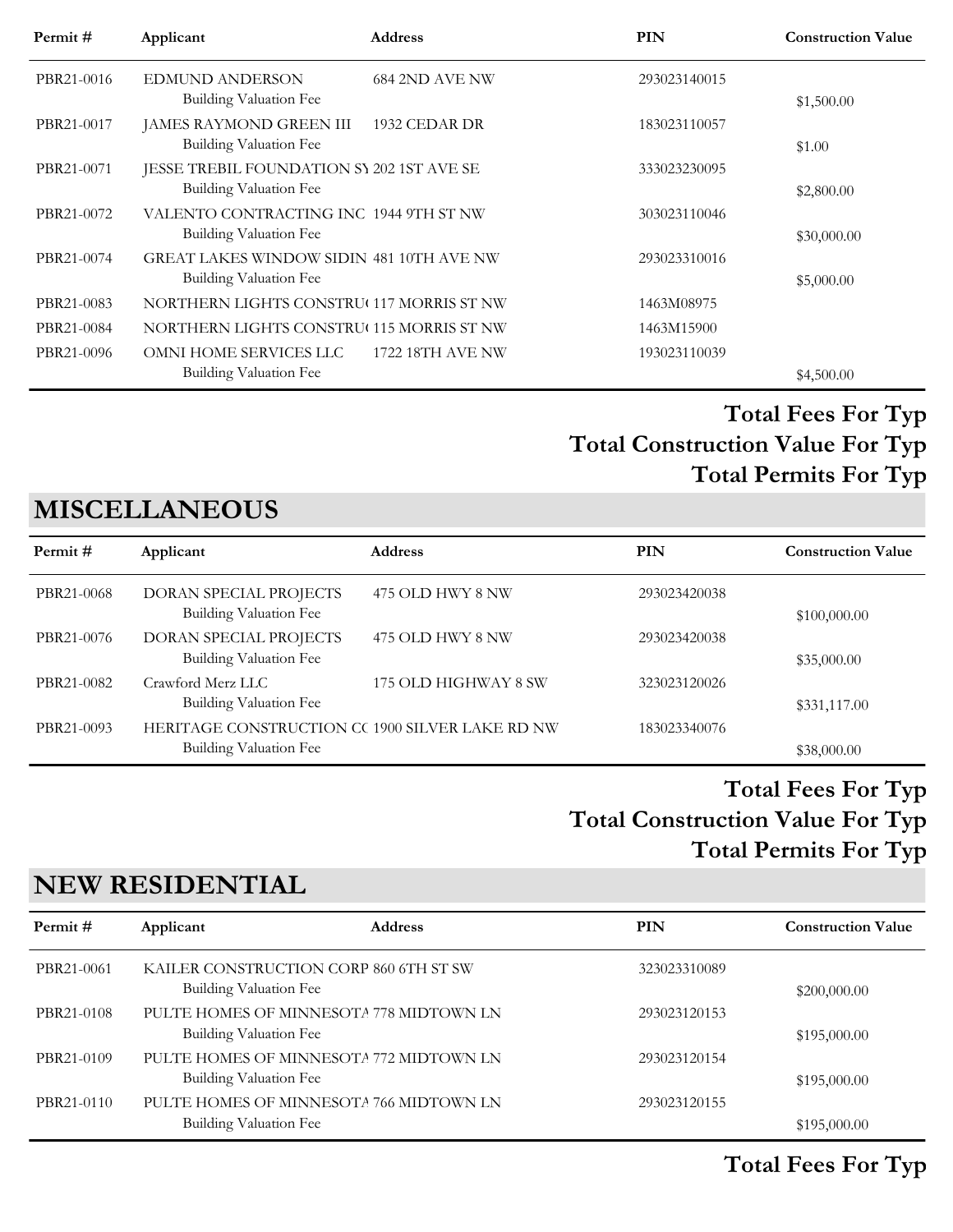#### **Total Construction Value For Typ Total Permits For Typ**

| Permit #    | Applicant                                   | <b>Address</b>                | <b>PIN</b>   | <b>Construction Value</b> |
|-------------|---------------------------------------------|-------------------------------|--------------|---------------------------|
| POFP21-0013 | RYAN HICKOK                                 | 2019 THORNDALE AVE            | 183023420088 |                           |
| POFP21-0014 | AX US LP                                    | 119 14TH ST NW                | 213023320016 |                           |
| POFP21-0015 | INDEPENDENT SCHOOL DIST + 2425 LONG LAKE RD |                               | 173023220043 |                           |
| POFP21-0016 | <b>CHRISTOPHER B SOLLER</b>                 | <b>1695 SILVER LAKE RD NW</b> | 193023120046 |                           |
| POFP21-0019 | KIRK T LIVINGSTON                           | 1270 PIKE LAKE DR             | 193023410069 |                           |
| POFP21-0020 | <b>JOHN R BRIGGS</b>                        | 2580 17TH AVE NW              | 183023110014 |                           |

## **Total Construction Value For Typ Total Fees For Typ Total Permits For Typ**

# **PLUMBING**

| Permit #  | Applicant                                | <b>Address</b>        | <b>PIN</b>   | <b>Construction Value</b> |
|-----------|------------------------------------------|-----------------------|--------------|---------------------------|
| PP21-0094 | Dustin Lind                              | 2115 29TH AVE NW      | 183023310021 |                           |
| PP21-0097 | BONFE'S PLUMBING, HEATING 660 RIVIERA DR |                       | 323023330108 |                           |
| PP21-0099 | MAJESTIC PLUMBING INC                    | 550 14TH ST NW        | 203023130041 |                           |
| PP21-0100 | Gloria L Borjon Valenzuela               | 533 4TH AVE NW        | 293023140095 |                           |
| PP21-0101 | POLAR PLUMBING                           | <b>56 16TH AVE SW</b> | 313023110010 |                           |
| PP21-0102 | SABRE PLUMBING AND HEATI 681 VILLAGE DR  |                       | 293023130208 |                           |
| PP21-0103 | SABRE PLUMBING AND HEATI 685 VILLAGE DR  |                       | 293023130207 |                           |
| PP21-0104 | SABRE PLUMBING AND HEATI 699 VILLAGE DR  |                       | 293023130204 |                           |
| PP21-0105 | SABRE PLUMBING AND HEATI 695 VILLAGE DR  |                       | 293023130205 |                           |
| PP21-0106 | SABRE PLUMBING AND HEATI 689 VILLAGE DR  |                       | 293023130206 |                           |
| PP21-0107 | SABRE PLUMBING AND HEATII 677 VILLAGE DR |                       | 293023130209 |                           |
| PP21-0108 | MARK EDWARD THOMPSON                     | 1615 23RD AVE NW      | 193023120043 |                           |
| PP21-0109 | KNIGHTS PLUMBING LLC                     | 481 10TH AVE NW       | 293023310016 |                           |
| PP21-0112 | SARAH OTIENO                             | 521 10TH AVE NW       | 293023240113 |                           |
| PP21-0114 | LONESTAR PLUMBING INC                    | 486 ROLLS RD          | 323023320092 |                           |
| PP21-0116 | HERO PLUMBING HEATING & 1615 23RD AVE NW |                       | 193023120043 |                           |
|           |                                          |                       |              |                           |

## **Total Construction Value For Typ Total Fees For Typ Total Permits For Typ**

## **RESIDENTIAL**

| Permit #  | Applicant        | <b>Address</b>     | PIN          | <b>Construction Value</b> |
|-----------|------------------|--------------------|--------------|---------------------------|
| PE21-0119 | SPARK ELECTRIC   | 703 3RD AVE NW     | 293023110064 |                           |
| PE21-0120 | SPARK ELECTRIC   | 1175 PIKE LAKE CIR | 203023330012 |                           |
| PE21-0123 | VICTORY ELECTRIC | 2530 EASTMAN DR NE | 183023210007 |                           |
|           |                  |                    |              |                           |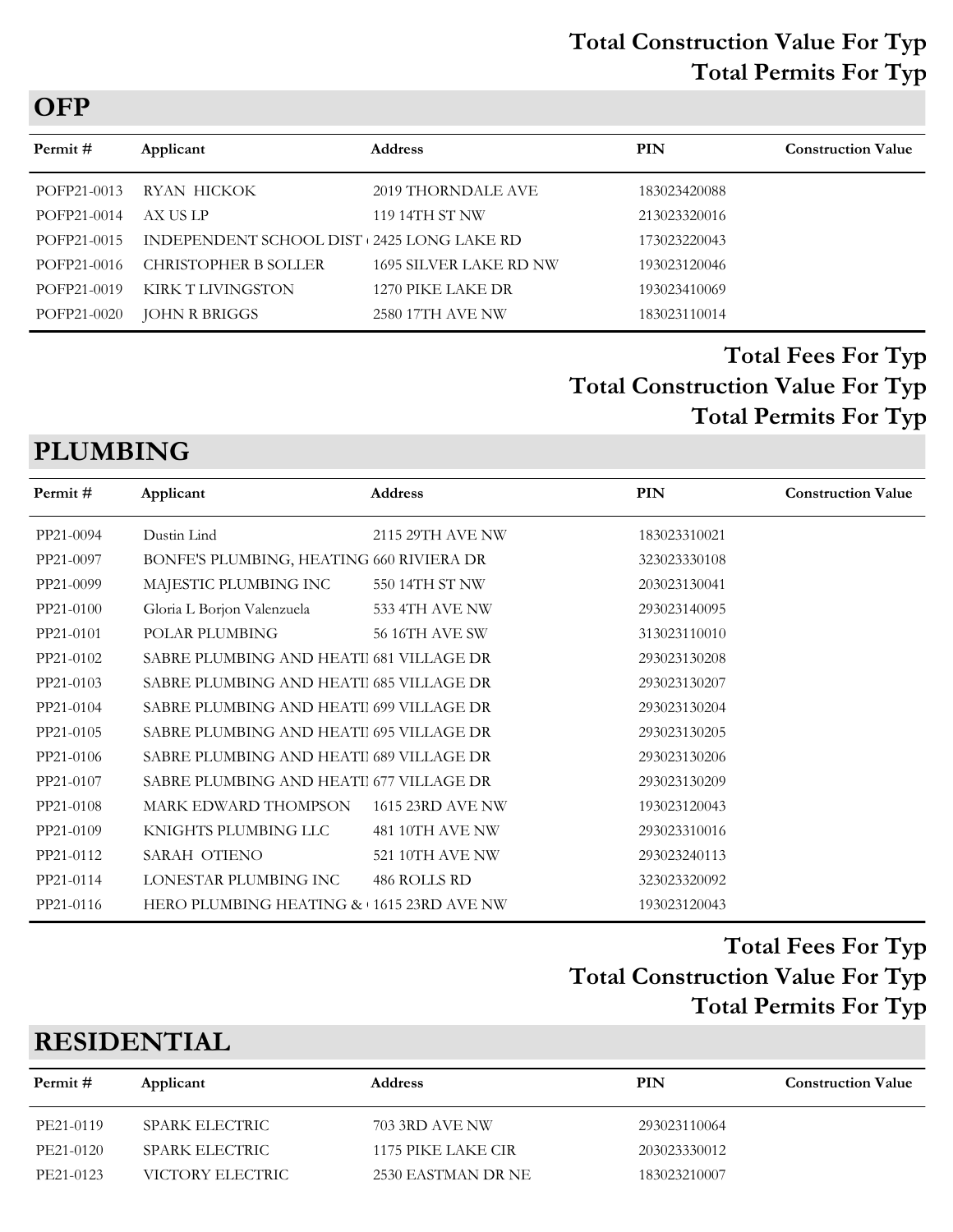| PE21-0126 | CARLSON & SONS, LLC                          | 961 PATTON RD         | 303023110008 |
|-----------|----------------------------------------------|-----------------------|--------------|
| PE21-0128 | MIDWEST ELECTRIC AND GEN 980 7TH ST NW       |                       | 293023210073 |
| PE21-0129 | NU Electric                                  | 1203 HIGHVIEW DR      | 193023410075 |
| PE21-0131 | SPARK ELECTRIC                               | 2710 LINDSEY CT       | 193023340073 |
| PE21-0132 | SPARK ELECTRIC                               | 1512 15TH TER NW      | 203023230029 |
| PE21-0133 | NORDEAST ELECTRIC INC                        | 112 WINDSOR LN        | 313023120047 |
| PE21-0134 | Dustin Lind                                  | 2115 29TH AVE NW      | 183023310021 |
| PE21-0135 | NORDEAST ELECTRIC INC 10 WINDSOR CT UNIT 313 |                       | 313023120324 |
| PE21-0136 | RANDY'S ELECTRIC                             | 1296 29TH AVE NW      | 193023310017 |
| PE21-0138 | ELECTRIC FIRE AND SECURITY 2050 14TH ST NW   |                       | 193023130302 |
| PE21-0139 | J & R ELECTRIC, INC                          | 1722 18TH AVE NW      | 193023110039 |
| PE21-0140 | D R ELECTRIC LLC                             | 1122 27TH AVE NW      | 193023340034 |
| PE21-0142 | NW ELECTRIC CONTRACTING 550 14TH ST NW       |                       | 203023130041 |
| PE21-0143 | WILDWOOD ELECTRIC SERVIC 163 16TH AVE NW     |                       | 293023330070 |
| PE21-0144 | ROYALTON HEATING                             | 65 15TH AVE SW        | 323023220033 |
| PE21-0145 | ROYALTON HEATING                             | 1920 INCA LN          | 303023410018 |
| PE21-0146 | NORTH SIDE ELECTRIC                          | 1921 MOUNDS AVE       | 183023410035 |
| PE21-0147 | SHERRY L W SEEFELD                           | 119 30TH AVE NW       | 303023330064 |
| PE21-0150 | NELSON ELECTRIC INC                          | 1463 1ST AVE NW       | 213023230005 |
| PE21-0151 | D R ELECTRIC LLC                             | 631 17TH AVE NW       | 303023140007 |
| PE21-0152 | MARQUARDT ELECTRIC                           | 2466 LONGVIEW DR      | 183023120036 |
| PE21-0153 | AFFORDABLE ELECTRIC                          | 121 WINDSOR LN        | 313023120040 |
| PE21-0154 | BONFE'S PLUMBING, HEATING 63 WINDSOR CT      |                       | 313023120137 |
| PE21-0155 | J & K Electrical                             | 355 1ST AVE SE        | 333023230082 |
| PE21-0156 | CENTERPOINT ENERGY                           | 321 WYNDHAM CIR E     | 303023310039 |
| PE21-0157 | JZ ELECTRIC INC                              | 521 10TH AVE NW       | 293023240113 |
| PE21-0158 | SERVICE ELECTRIC                             | 117 MORRIS ST NW      | 1463M08975   |
| PE21-0160 | RANDY'S ELECTRIC                             | 501 INCA LN           | 303023140063 |
| PE21-0161 | EARLYBIRD ELECTRIC                           | 316 1ST AVE SE        | 333023230103 |
| PE21-0164 | SHORTSTOP ELECTRIC                           | 160 OAKWOOD DR SW     | 313023110049 |
| PE21-0165 | <b>HOME ENERGY CENTER</b>                    | 2682 17TH TER NW      | 193023210012 |
| PE21-0169 | <b>MARK EDWARD THOMPSON</b>                  | 1615 23RD AVE NW      | 193023120043 |
| PE21-0171 | <b>LOBERG ELECTRIC</b>                       | 3214 PECKS WOODS TURN | 193023330113 |
| PE21-0172 | BASSING ELECTRIC INC                         | 1800 3RD ST NW        | 303023410092 |
| PE21-0173 | STANDAFER ELECTRIC LLC                       | 2038 ROCKSTONE LN     | 173023230014 |

# **ROOFING**

| Permit #  | Applicant                                                        | <b>Address</b>   | PIN          | <b>Construction Value</b> |
|-----------|------------------------------------------------------------------|------------------|--------------|---------------------------|
| PB21-0088 | RICKS ROOFING AND SIDING 181 1ST ST SE<br>Building Valuation Fee |                  | 333023220024 | \$10,000.00               |
| PB21-0093 | ROOFS R US<br>Building Valuation Fee                             | 1273 BRIGHTON SQ | 193023420173 | \$6,577.00                |
| PB21-0094 | <b>ENCOMPASS BUILDERS</b>                                        | 651 3RD AVE NW   | 293023140028 |                           |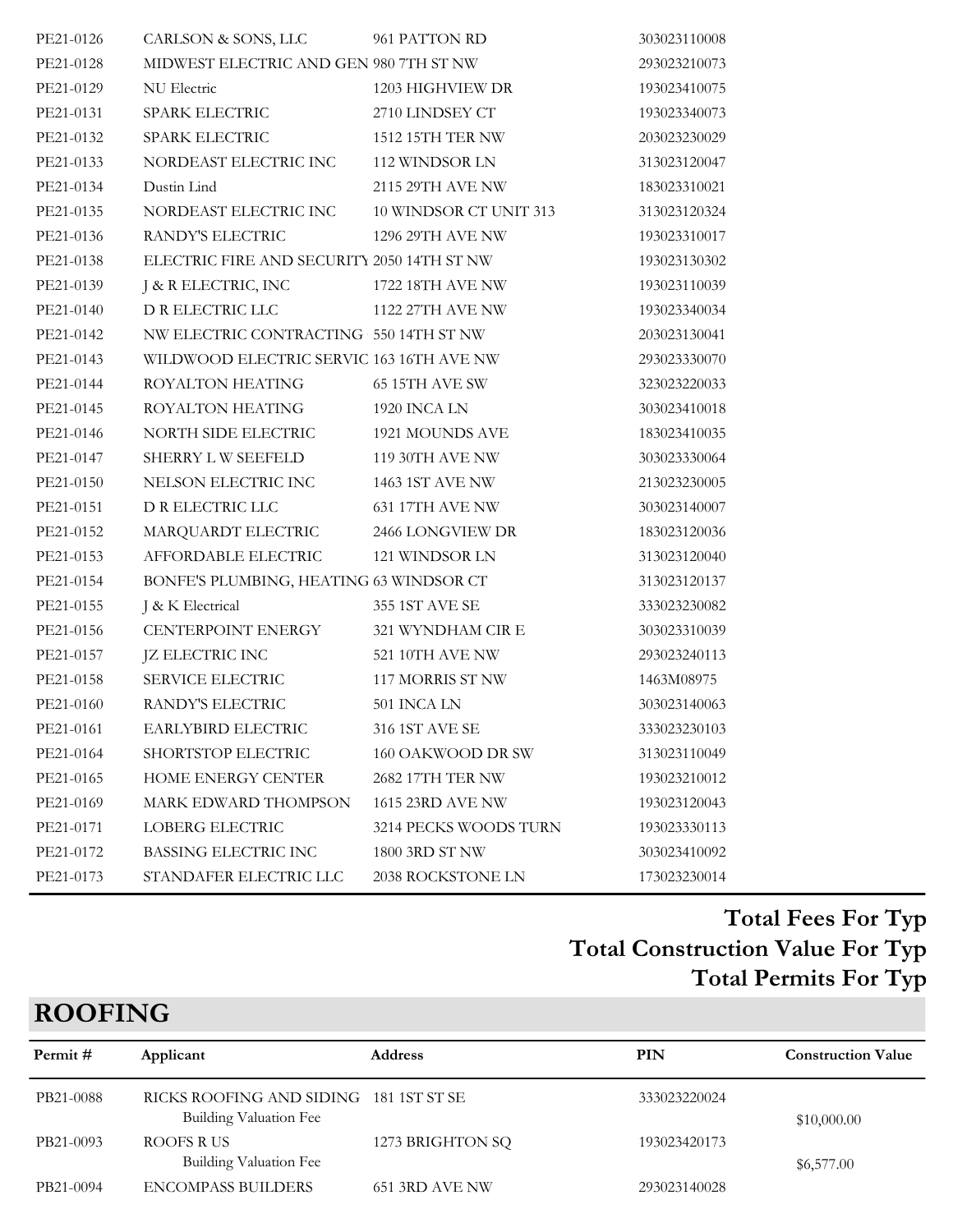|           | Building Valuation Fee                                                     |                             |              | \$11,000.00 |
|-----------|----------------------------------------------------------------------------|-----------------------------|--------------|-------------|
| PB21-0095 | LEGACY RESTORATION LLC<br>Building Valuation Fee                           | 2058 ROCKSTONE LN           | 173023230013 | \$10,800.72 |
| PB21-0103 | CV CONTRACTING LLC<br>Building Valuation Fee                               | 2468 SILVER LAKE RD NW      | 183023210033 | \$10,000.00 |
| PB21-0107 | NATHAN RYAN JACOBS<br>Building Valuation Fee                               | 2555 8TH ST NW              | 303023210001 | \$15,000.00 |
| PB21-0118 | COTY CONSTRUCTION<br><b>Building Valuation Fee</b>                         | 1685 PENINSULA DR NW        | 203023220041 | \$13,700.00 |
| PB21-0122 | <b>BRUETTE ROOFING</b><br>Building Valuation Fee                           | <b>666 CLEVELAND AVE SW</b> | 323023440005 | \$11,378.00 |
| PB21-0123 | ADVANTAGE CONTRUCTION<br><b>Building Valuation Fee</b>                     | 584 23RD AVE NW             | 303023130033 | \$13,222.00 |
| PB21-0124 | <b>SELA ROOFING</b><br>Building Valuation Fee                              | 2630 ASHLEY TER             | 303023340074 | \$20,975.00 |
| PB21-0127 | NORTHRUP REMODELING<br>Building Valuation Fee                              | 252 WINDSOR LN              | 313023130034 | \$14,000.00 |
| PB21-0135 | MINNESOTA RESTORATION CC 2310 BRITTANY CT<br><b>Building Valuation Fee</b> |                             | 173023230064 |             |
| PB21-0136 | CAPITAL SIDING AND WINDOV 623 19TH AVE NW                                  |                             | 303023140024 | \$10,500.00 |
|           | Building Valuation Fee                                                     |                             |              | \$13,400.00 |

# **SAINT ANTHONY**

| Permit#    | Applicant                   | <b>Address</b>         | <b>PIN</b>    | <b>Construction Value</b> |
|------------|-----------------------------|------------------------|---------------|---------------------------|
| PSA21-0007 | <b>CITY OF NEW BRIGHTON</b> | <b>SA REVIEWS 2021</b> | 9999999999999 |                           |
| PSA21-0014 | <b>CITY OF NEW BRIGHTON</b> | SA REVIEWS 2021        | 9999999999999 |                           |
| PSA21-0023 | <b>CITY OF NEW BRIGHTON</b> | <b>SA REVIEWS 2021</b> | 9999999999999 |                           |
| PSA21-0029 | <b>CITY OF NEW BRIGHTON</b> | <b>SA REVIEWS 2021</b> | 9999999999999 |                           |
| PSA21-0030 | <b>CITY OF NEW BRIGHTON</b> | <b>SA REVIEWS 2021</b> | 9999999999999 |                           |
| PSA21-0031 | <b>CITY OF NEW BRIGHTON</b> | <b>SA REVIEWS 2021</b> | 9999999999999 |                           |
| PSA21-0032 | <b>CITY OF NEW BRIGHTON</b> | <b>SA REVIEWS 2021</b> | 9999999999999 |                           |
| PSA21-0034 | <b>CITY OF NEW BRIGHTON</b> | SA REVIEWS 2021        | 9999999999999 |                           |
| PSA21-0035 | <b>CITY OF NEW BRIGHTON</b> | <b>SA REVIEWS 2021</b> | 9999999999999 |                           |
| PSA21-0036 | <b>CITY OF NEW BRIGHTON</b> | SA REVIEWS 2021        | 9999999999999 |                           |
| PSA21-0037 | <b>CITY OF NEW BRIGHTON</b> | <b>SA REVIEWS 2021</b> | 9999999999999 |                           |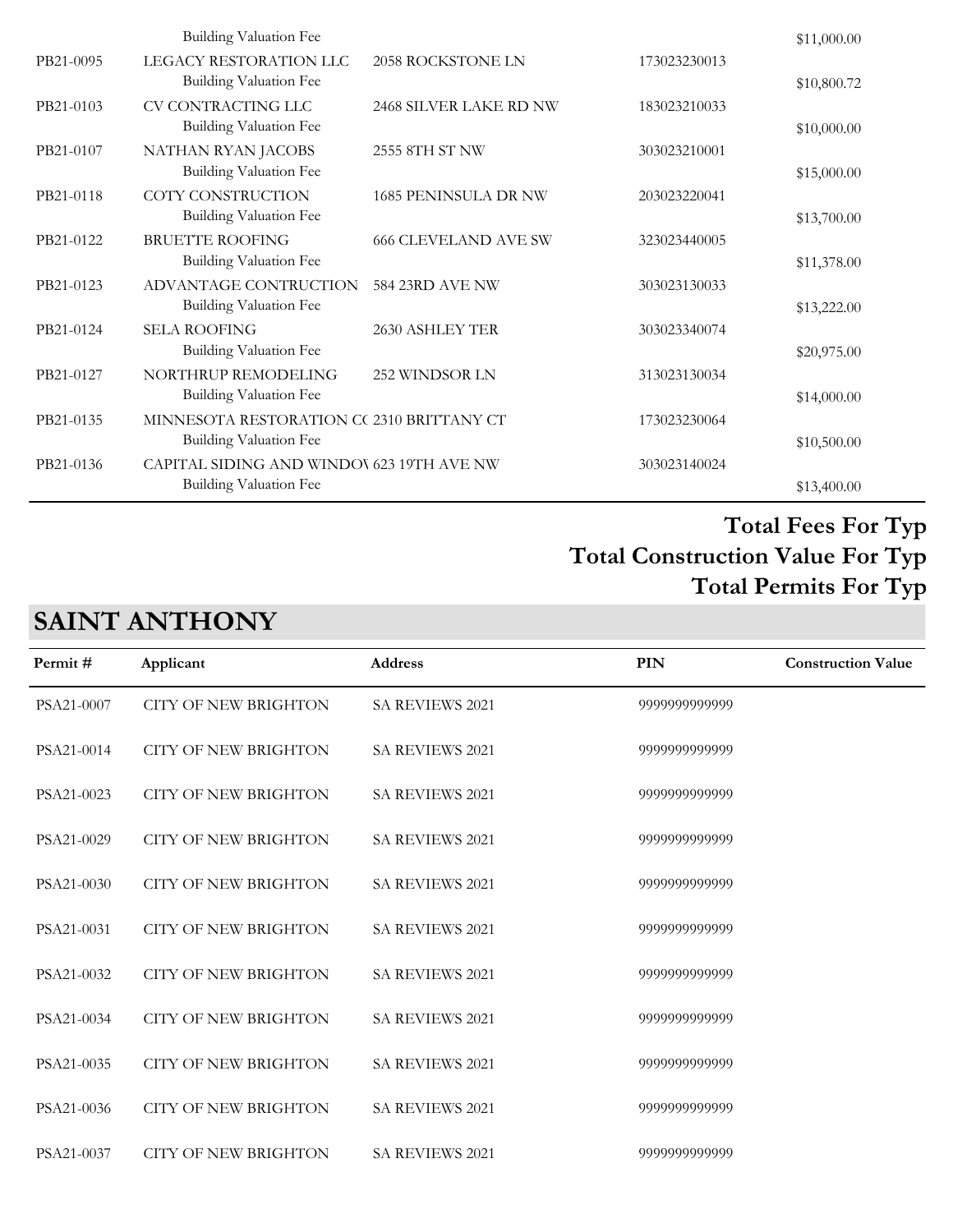| PSA21-0039 | CITY OF NEW BRIGHTON    | <b>SA REVIEWS 2021</b> | 9999999999999 |
|------------|-------------------------|------------------------|---------------|
| PSA21-0043 | DEEPA ROONGTA           | <b>SA REVIEWS 2021</b> | 9999999999999 |
| PSA21-0044 | DEEPA ROONGTA           | SA REVIEWS 2021        | 9999999999999 |
| PSA21-0045 | DEEPA ROONGTA           | <b>SA REVIEWS 2021</b> | 9999999999999 |
| PSA21-0046 | DEEPA ROONGTA           | <b>SA REVIEWS 2021</b> | 9999999999999 |
| PSA21-0047 | UNIVERSAL SERVICES INC. | <b>SA REVIEWS 2021</b> | 9999999999999 |
| PSA21-0048 | UNIVERSAL SERVICES INC. | <b>SA REVIEWS 2021</b> | 9999999999999 |
| PSA21-0049 | UNIVERSAL SERVICES INC. | <b>SA REVIEWS 2021</b> | 9999999999999 |
| PSA21-0050 | UNIVERSAL SERVICES INC. | <b>SA REVIEWS 2021</b> | 9999999999999 |
|            |                         |                        |               |

## **SEWER & WATER**

| Permit #   | Applicant                               | <b>Address</b>    | PIN          | <b>Construction Value</b> |
|------------|-----------------------------------------|-------------------|--------------|---------------------------|
| PSW21-0006 | MR ROOTER PLUMBING                      | 1892 18TH ST NW   | 183023440067 |                           |
| PSW21-0007 | A-Z UNDERGROUND                         | 1607 LONG LAKE RD | 203023220057 |                           |
| PSW21-0010 | DAVE PERKINS CONTRACTINC 135 WINDSOR CT |                   | 313023120111 |                           |
| PSW21-0011 | HERO PLUMBING HEATING & 1797 SIOUX BLVD |                   | 303023410050 |                           |

## **Total Construction Value For Typ Total Fees For Typ Total Permits For Typ**

# **SIDING**

| Permit#   | Applicant                                       | <b>Address</b> | PIN          | <b>Construction Value</b> |
|-----------|-------------------------------------------------|----------------|--------------|---------------------------|
| PB21-0098 | HOFFMAN WEBER CONSTRUCT 20 OAKWOOD DR           |                | 313023110106 |                           |
|           | Building Valuation Fee                          |                |              | \$9,015.00                |
| PB21-0125 | MINNESOTA EXTERIORS INC 1795 CHATHAM TER        |                | 303023440088 |                           |
|           | <b>Building Valuation Fee</b>                   |                |              | \$16,165.00               |
| PB21-0130 | TWIN CITIES SIDING PROFESSI 2930 VALLEY VIEW LN |                | 183023220012 |                           |
|           | Building Valuation Fee                          |                |              | \$13,300.00               |
| PB21-0131 | METRO SIDING INC                                | 1800 3RD ST NW | 303023410092 |                           |
|           | <b>Building Valuation Fee</b>                   |                |              | \$18,600.00               |
| PB21-0134 | MATT SAHLSTROM CONSTRUC' 105 STINSON BLVD       |                | 303023330004 |                           |
|           | Building Valuation Fee                          |                |              | \$21,000.00               |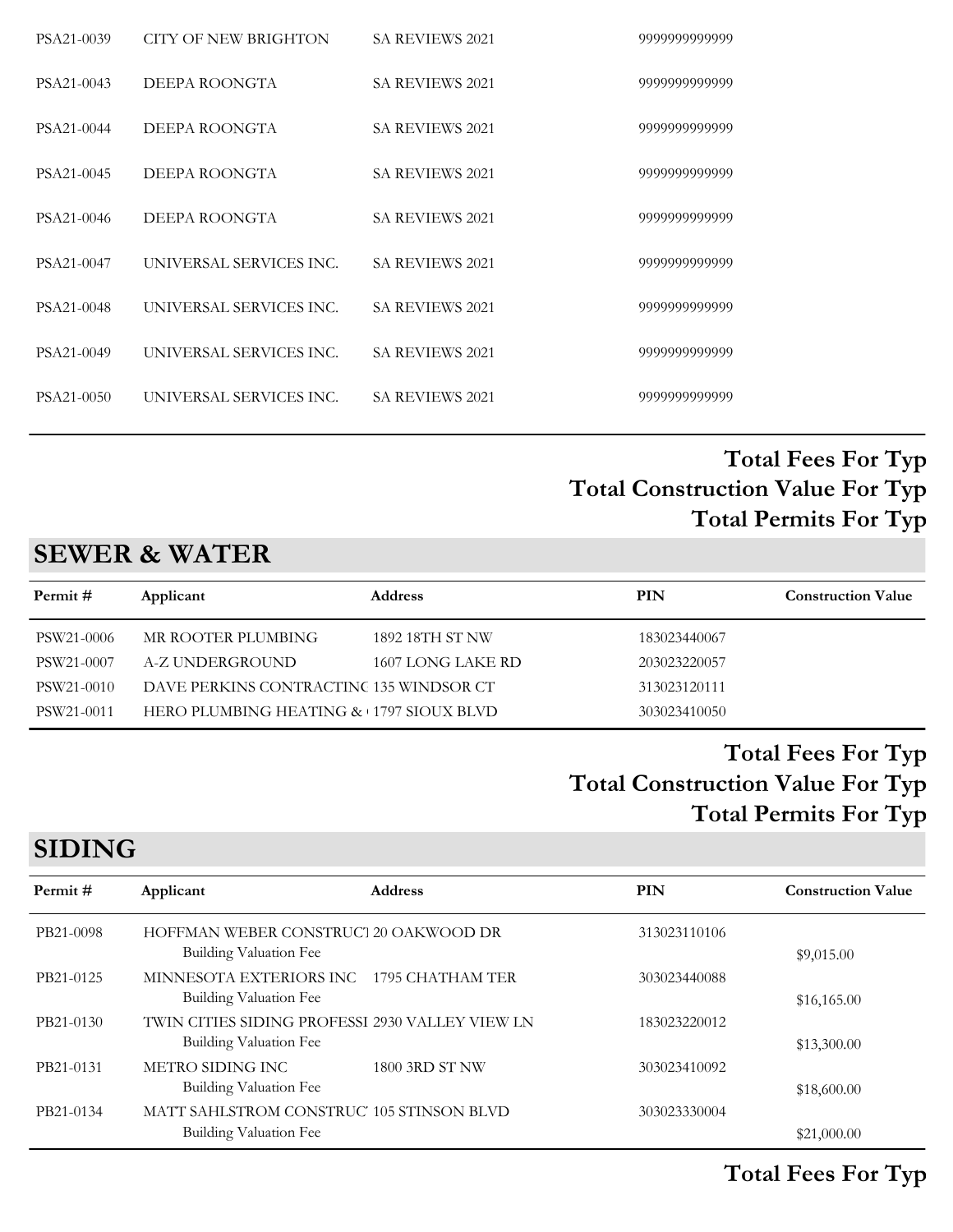#### **Total Construction Value For Typ Total Permits For Typ**

| <b>SOLAR</b> |                  |                        |              |                           |  |  |
|--------------|------------------|------------------------|--------------|---------------------------|--|--|
| Permit #     | Applicant        | <b>Address</b>         | PIN          | <b>Construction Value</b> |  |  |
| PBR21-0077   | ALL ENERGY SOLAR | 2050 SILVER LAKE RD NW | 183023310086 |                           |  |  |

## **Total Construction Value For Typ Total Fees For Typ Total Permits For Typ**

# **WATER HEATER**

| Permit#   | Applicant                                       | <b>Address</b>          | <b>PIN</b>   | <b>Construction Value</b> |
|-----------|-------------------------------------------------|-------------------------|--------------|---------------------------|
| PP21-0090 | NOAH ACQUISITIONS LLC                           | 222 WINDSOR LN          | 313023130014 |                           |
| PP21-0092 | BONFE'S PLUMBING, HEATING 517 17TH AVE NW       |                         | 303023140085 |                           |
| PP21-0093 | <b>CHAMPION PLUMBING</b>                        | 899 PATTON RD           | 303023110005 |                           |
| PP21-0095 | <b>DANIEL M BESEMANN</b>                        | <b>2844 17TH TER NW</b> | 193023210018 |                           |
| PP21-0096 | HERO PLUMBING HEATING & 2515 SILVER LAKE RD NW  |                         | 183023120042 |                           |
| PP21-0098 | HERO PLUMBING HEATING & 857 7TH AVE NW          |                         | 293023120021 |                           |
| PP21-0110 | DEANS PROFESSIONAL PLUMB 820 REDWOOD LN         |                         | 303023210023 |                           |
| PP21-0113 | WELD & SONS PLUMBING                            | 2191 BICENTENNIAL CT    | 303023430060 |                           |
| PP21-0115 | BONFE'S PLUMBING, HEATING 1239 PECKS WOODS TURN |                         | 193023330131 |                           |
| PP21-0117 | NOAH ACQUISITIONS LLC                           | 1252 12TH AVE NW        | 203023320073 |                           |

# **Total Construction Value For Typ Total Fees For Typ Total Permits For Typ**

# **WINDOWS/DOORS**

| Applicant                                      | <b>Address</b>         | PIN                                                                                                                                                                          | <b>Construction Value</b> |
|------------------------------------------------|------------------------|------------------------------------------------------------------------------------------------------------------------------------------------------------------------------|---------------------------|
| MINNESOTA RUSCO INC                            | 533 DRIFTWOOD CIR      | 303023240049                                                                                                                                                                 | \$2,525.00                |
| <b>STEVEN PORTER</b><br>Building Valuation Fee | 3041 LINDEN DR         | 193023330041                                                                                                                                                                 | \$3,000.00                |
| MINNESOTA RUSCO INC<br>Building Valuation Fee  | 2173 5TH ST NW         | 303023420004                                                                                                                                                                 | \$7,066.00                |
| HOME DEPOT USA INC<br>Building Valuation Fee   | 1390 POPPYSEED DR      | 173023230007                                                                                                                                                                 | \$14,068.00               |
| Building Valuation Fee                         |                        | 313023110106                                                                                                                                                                 | \$17,670.00               |
| Building Valuation Fee                         |                        | 303023310028                                                                                                                                                                 | \$24,000.00               |
| <b>Building Valuation Fee</b>                  |                        | 303023410081                                                                                                                                                                 | \$13,860.00               |
| Building Valuation Fee                         |                        | 323023320076                                                                                                                                                                 | \$24,251.00               |
|                                                | Building Valuation Fee | HOFFMAN WEBER CONSTRUCT 20 OAKWOOD DR<br>CRUSH CITY CONSTRUCTION I 301 WEXFORD HEIGHTS DR<br>RENEWAL BY ANDERSEN LLC 1861 TIOGA BLVD<br>RENEWAL BY ANDERSEN LLC 411 CORD CIR |                           |